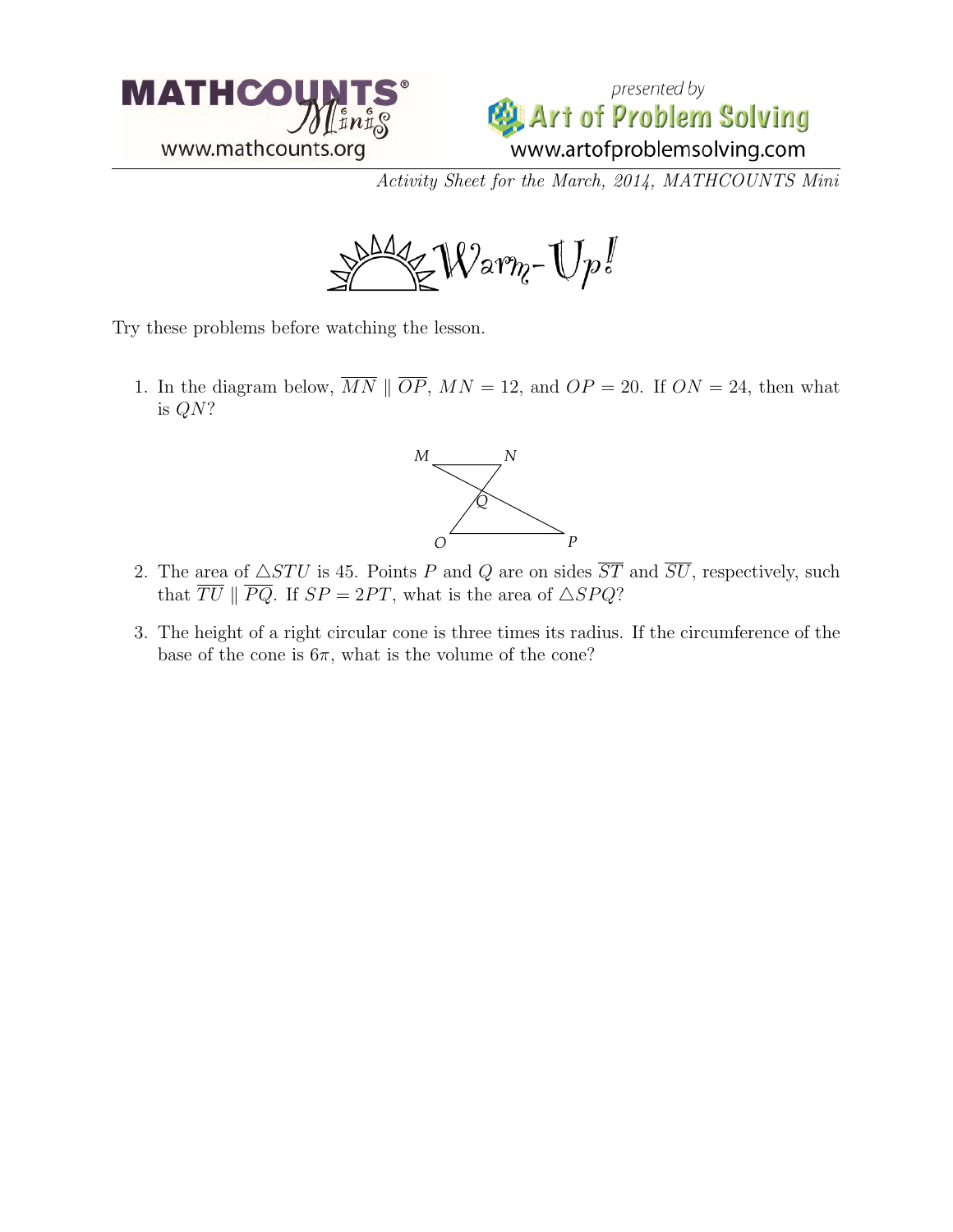





**First Problem:** In isosceles trapezoid ABCD, shown here,  $AB = 4$  units and  $CD = 10$ units. Points E and F are on  $\overline{CD}$  with  $\overline{BE}$  parallel to  $\overline{AD}$  and  $\overline{AF}$  parallel to  $\overline{BC}$ .  $\overline{AF}$ and  $\overline{BE}$  intersect at point G. What is the ratio of the area of triangle  $EFG$  to the area of trapezoid ABCD?



**Second Problem:** The two cones shown have parallel bases and common apex  $T$ .  $TW = 32$ m,  $WV = 8$  m, and  $ZY = 5$  m. What is the volume of the frustum with circle W and circle Z as its bases?